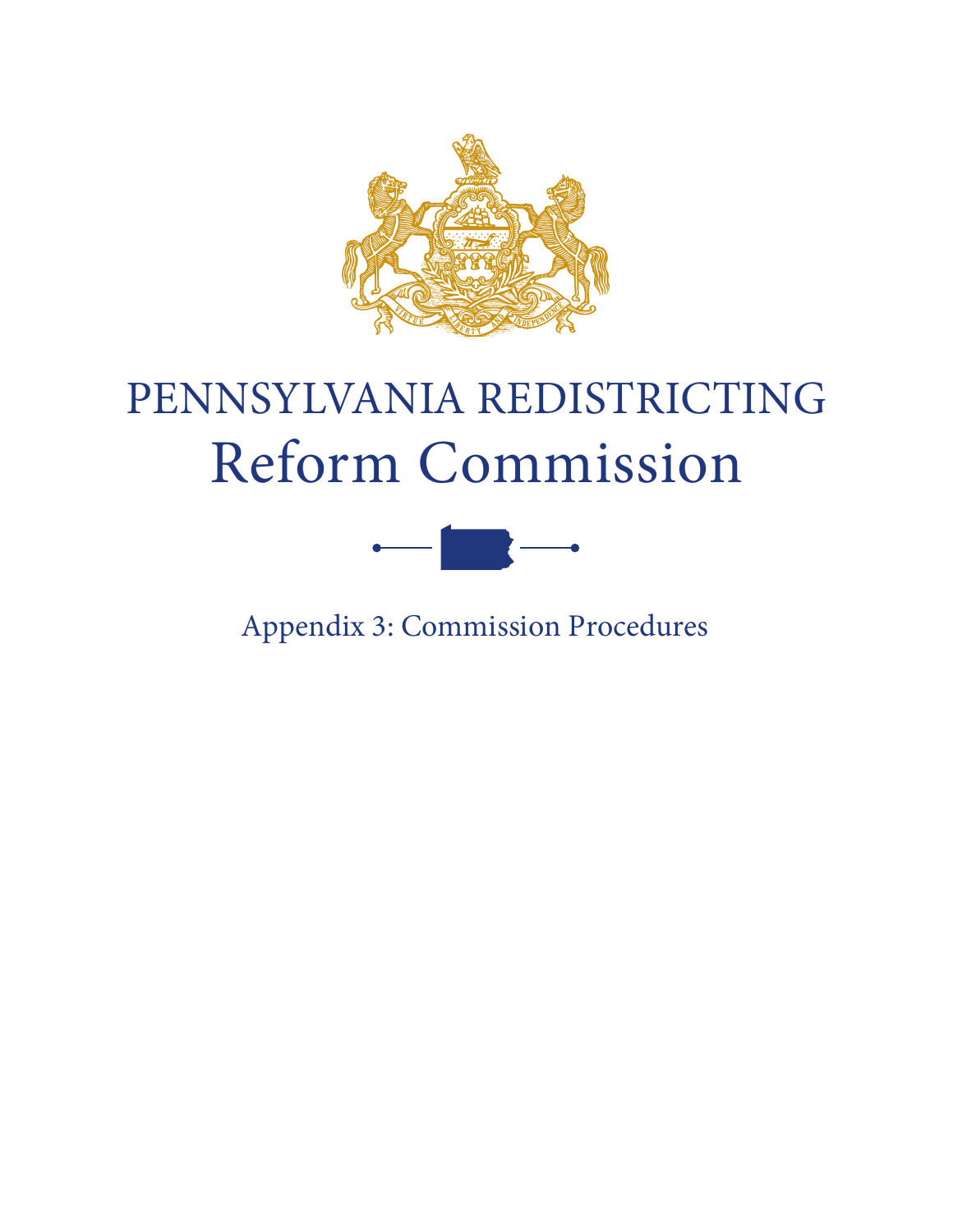## Appendix 3: Commission Procedures

ARTICLE I. NAME: The name of this commission shall be the Pennsylvania Redistricting Reform Commission (hereafter referred to as the "Commission").

ARTICLE II. AUTHORIZATION: This Commission is authorized and organized pursuant to the Governor's Executive Order 2018-07.

ARTICLE III. PURPOSE: The purpose of the Commission is to study best practices related to non-partisan redistricting process, engage the public in a dialogue around principles for a non-partisan redistricting process, and make recommendations to the Governor, President Pro Tempore of the Senate, Speaker of the House of Representatives, Majority Leader of the Senate, Majority Leader of the House of Representatives, Minority Leader of the Senate, and Minority Leader of the House of Representatives to inform the redistricting process.

ARTICLE IV. MEMBERSHIP: The Commission shall consist of the following voting members: two members of the Pennsylvania Senate, one appointed by the Majority Leader of the Senate and one appointed by the Minority Leader of the Senate; two members of the Pennsylvania House of Representatives, one appointed by the Majority Leader of the House of Representatives and one appointed by the Minority Leader of the House of Representatives; the Secretary of the Commonwealth or a designee; two individuals from institutions of higher education; one individual from a non-partisan voter advocacy organization; one individual from a non-partisan government reform organization; one former elected official who does not currently hold elected office; and up to five citizen appointees.

Members of the Commission shall not receive compensation for their service on the Commission, except that members shall receive reimbursement for reasonable travel costs and expenditures incurred while performing Commission business in accordance with the Commonwealth's travel and subsistence policies.

ARTICLE V. VOTING: Commission members shall be entitled to one (1) vote, in person (including by telephone), on all matters which shall come before the Commission. Designated alternates, while serving in the absence of a Commission member, shall have the authority to perform the duties and exercise the powers of that member and shall be entitled to one (1) vote in person on all matters that come before the Commission. Minor issues can be voted on via email.

ARTICLE VI. OFFICERS: It shall be the duty of the chairperson to preside at all meetings of the Commission, call special meetings, appoint sub-committee chairpersons with the consent of the Commission by majority vote, and perform other such duties as they pertain to the office.

ARTICLE VII. STAFF SUPPORT: The Pennsylvania Department of State shall provide the